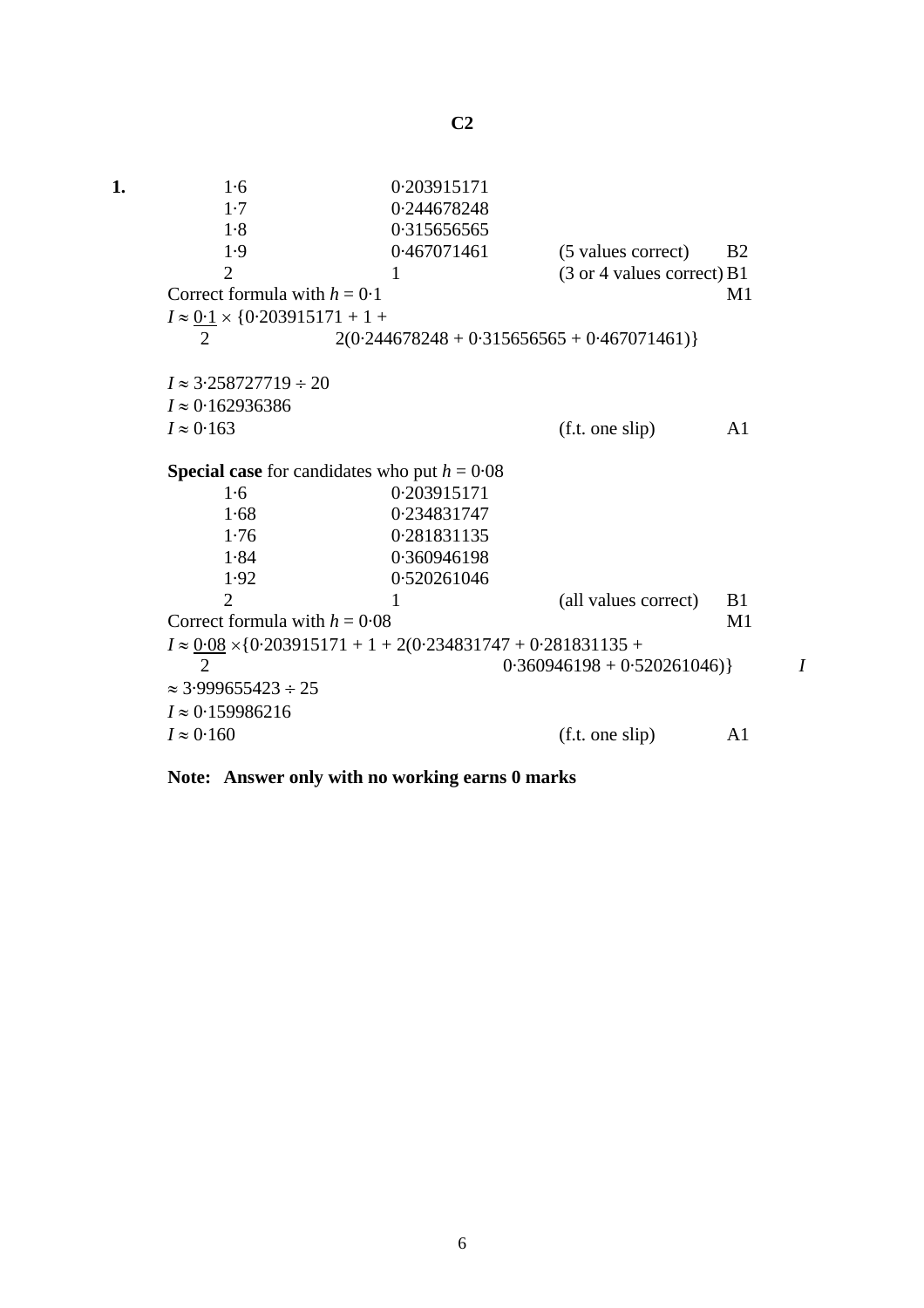| 2. | (a)          | $\sin \theta + 12(1 - \sin^2 \theta) = 6$ (correct use of $\cos^2 \theta = 1 - \sin^2 \theta$ )<br>An attempt to collect terms, form and solve quadratic equation<br>in sin $\theta$ , either by using the quadratic formula or by getting the<br>expression into the form $(a \sin \theta + b)(c \sin \theta + d)$ , |                                         |  |  |
|----|--------------|-----------------------------------------------------------------------------------------------------------------------------------------------------------------------------------------------------------------------------------------------------------------------------------------------------------------------|-----------------------------------------|--|--|
|    |              | with $a \times c$ = coefficient of $\sin^2 \theta$ and $b \times d$ = constant                                                                                                                                                                                                                                        | m1                                      |  |  |
|    |              | $12\sin^2\theta - \sin\theta - 6 = 0 \Rightarrow (4\sin\theta - 3)(3\sin\theta + 2) = 0$<br>$\Rightarrow$ sin $\theta = \frac{3}{4}$ , sin $\theta = -\frac{2}{3}$<br>(c.a.o.)<br>$\overline{4}$                                                                                                                      | A <sub>1</sub>                          |  |  |
|    |              | $\theta = 48.59^{\circ}, 131.41^{\circ}$                                                                                                                                                                                                                                                                              | B1                                      |  |  |
|    |              | $\theta = 221.81^{\circ}, 318.19^{\circ}$                                                                                                                                                                                                                                                                             | <b>B1 B1</b>                            |  |  |
|    |              | Note: Subtract 1 mark for each additional root in range for each branch,<br>ignore roots outside range.<br>$\sin \theta = +, -,$ f.t. for 3 marks, $\sin \theta = -, -,$ f.t. for 2 marks<br>$\sin \theta = +, +,$ f.t. for 1 mark                                                                                    |                                         |  |  |
|    | ( <i>b</i> ) | $2x - 35^{\circ} = -27^{\circ}, 27^{\circ}, 333^{\circ}$<br>(one value)<br>$x = 4^{\circ}, 31^{\circ}$                                                                                                                                                                                                                | B <sub>1</sub><br><b>B1</b> , <b>B1</b> |  |  |
|    |              | Note: Subtract (from final two marks) 1 mark for each additional root in<br>range, ignore roots outside range.                                                                                                                                                                                                        |                                         |  |  |
|    | (c)          | Correct use of $\tan \phi = \sin \phi$ (o.e.)<br>$\cos \phi$                                                                                                                                                                                                                                                          | M1                                      |  |  |
|    |              | $\phi = 135^\circ$                                                                                                                                                                                                                                                                                                    | A <sub>1</sub>                          |  |  |
|    |              | $\phi = 315^\circ$                                                                                                                                                                                                                                                                                                    | A <sub>1</sub>                          |  |  |
|    |              | Note: Subtract (from final two marks) 1 mark for each additional root in                                                                                                                                                                                                                                              |                                         |  |  |

range, ignore roots outside range.

| 3. | $\left( a\right)$ | $y = x (0.8)$ | (correct use of sine rule) | M1 |
|----|-------------------|---------------|----------------------------|----|
|    |                   | $y = 1.56x$   | (convincing)               |    |

| (b) | $^{1}/_{2} \times x \times y \times ^{56}/_{65} = 4.2$ | (correct use of area formula)                                      | M1             |
|-----|--------------------------------------------------------|--------------------------------------------------------------------|----------------|
|     |                                                        | Substituting 1.56x for y in candidate's equation of form $axy = b$ | M1             |
|     | $1.56x^2 = 9.75$ (o.e.)                                |                                                                    | A1             |
|     | $x = 2.5$                                              | (f.t. candidate's quadratic equation)                              |                |
|     |                                                        | provided both M's awarded)                                         | A1             |
|     | $y = 3.9$                                              | (f.t. provided both M's awarded)                                   | A <sub>1</sub> |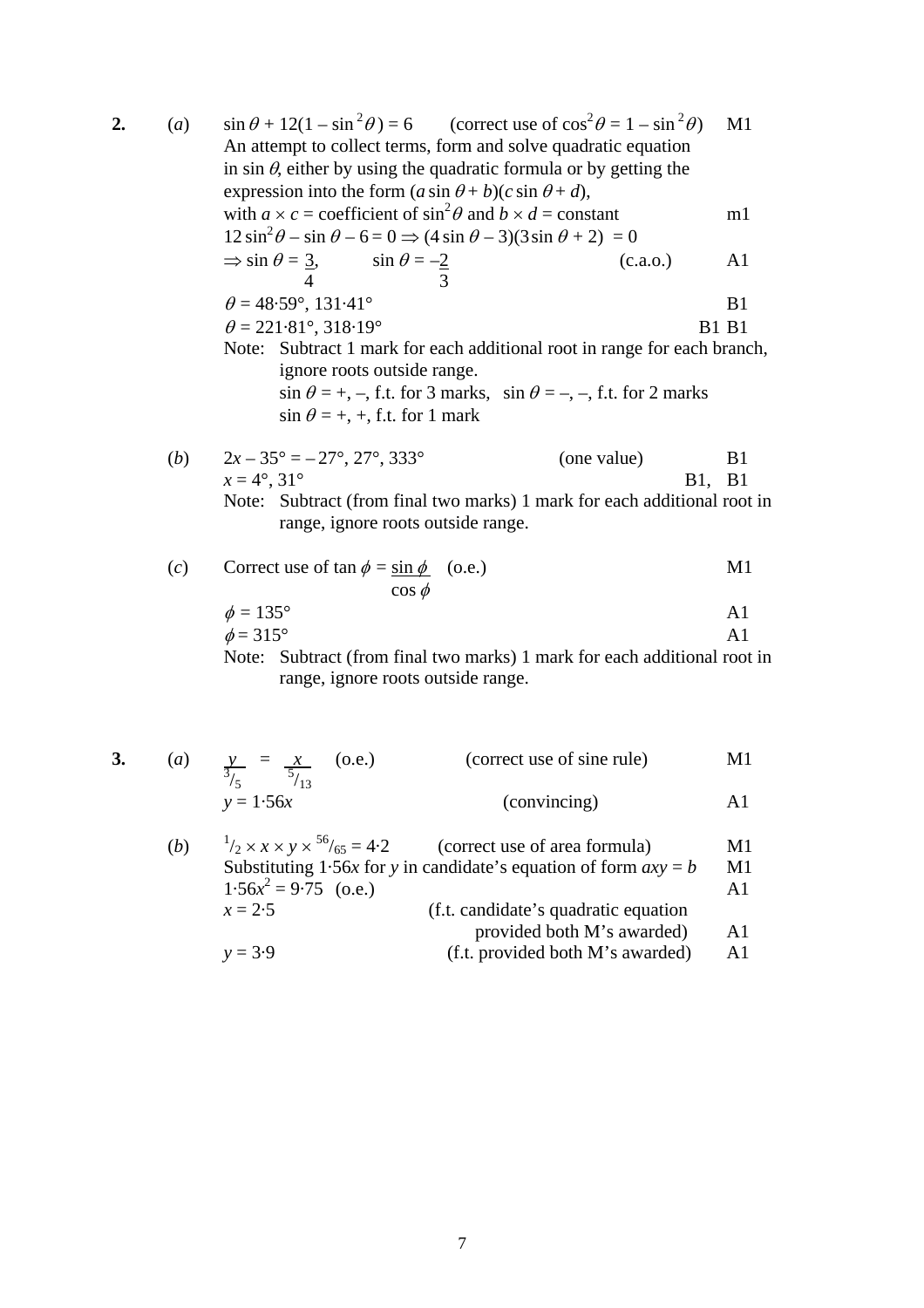| 4. |     | (a) $15 \times [2a + 14d] = 780$                         | B1             |
|----|-----|----------------------------------------------------------|----------------|
|    |     |                                                          |                |
|    |     | Either $[a+d] + [a+3d] + [a+9d] = 100$                   |                |
|    |     | $[a + 2d] + [a + 4d] + [a + 10d] = 100$<br>$\alpha$      | M1             |
|    |     | (seen or implied by later work)<br>$3a + 13d = 100$      | A <sub>1</sub> |
|    |     | An attempt to solve candidate's derived linear equations |                |
|    |     | simultaneously by eliminating one unknown                | M1             |
|    |     | $a = 3, d = 7$ (both values)<br>(c.a.o.)                 | A1             |
|    | (b) | $d=9$                                                    | B1             |
|    |     | A correct method for finding $(p + 7)$ th term           | M1             |

$$
(p + 7)
$$
 th term = 1086 (c.a.o.) A1

5. (a) 
$$
S_n = a + ar + \dots + ar^{n-1}
$$
 (at least 3 terms, one at each end) B1  
\n
$$
rS_n = ar + \dots + ar^{n-1} + ar^n
$$
  
\n
$$
S_n - rS_n = a - ar^n
$$
 (multiply first line by *r* and subtract) M1  
\n
$$
(1 - r)S_n = a(1 - r^n)
$$
  
\n
$$
S_n = \frac{a(1 - r^n)}{1 - r}
$$
 (convincing) A1

(b) (i) 
$$
\frac{a}{1-r} = ka
$$
,  $(k = 4 \text{ or } \frac{1}{4})$  M1  
\n $r = 0.75$  (c.a.o.) A1  
\n(ii)  $a + 0.75a = 35$  (f.t. candidate's derived value for r, provided  $r \neq 1$ ) M1

$$
a = 20
$$
 (f.t. candidate's derived value for r,  
provided  $r \ne 1$ ) A1  

$$
S_9 = \frac{20(1 - 0.75^9)}{1 - 0.75}
$$
 (f.t. candidate's derived values for r and a M1)

(f.t. candidate's derived values for *r* and *a*, M1 provided 
$$
r \neq 1
$$
)

$$
S_9 = 73.99 = 74
$$
 (c.a.o.) A1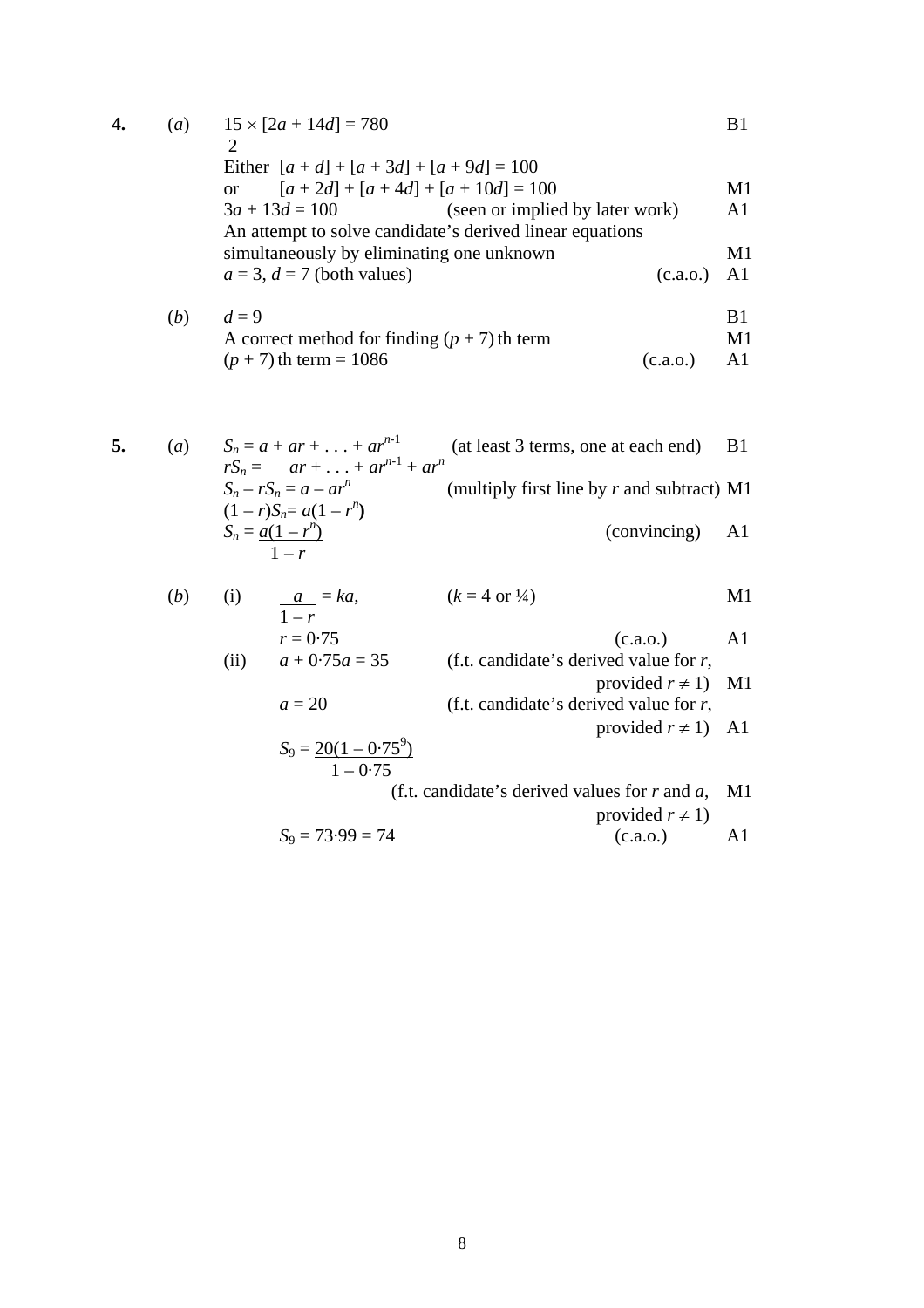| 6. | (a)          |      | $\frac{x^{4/3}}{4/3} - 2 \times \frac{x^{1/4}}{1/4} + c$                                                                                                                                                                                                                                                                                                                                                                    | <b>B1</b> , <b>B1</b> |
|----|--------------|------|-----------------------------------------------------------------------------------------------------------------------------------------------------------------------------------------------------------------------------------------------------------------------------------------------------------------------------------------------------------------------------------------------------------------------------|-----------------------|
|    |              |      | $(-1$ if no constant term present)                                                                                                                                                                                                                                                                                                                                                                                          |                       |
|    | ( <i>b</i> ) |      | (i) $x^2-4x+6=-x+10$<br>An attempt to rewrite and solve quadratic equation<br>in $x$ , either by using the quadratic formula or by getting the<br>expression into the form $(x + a)(x + b)$ , with $a \times b$ = candidate's<br>constant<br>$(x-4)(x+1) = 0 \Rightarrow x = 4, -1$ (both values, c.a.o.)<br>$y = 6$ , $y = 11$ (both values, f.t. candidate's x-values)<br>Note: Answer only with no working earns 0 marks | M1<br>m1<br>A1<br>A1  |
|    |              | (ii) | Either:                                                                                                                                                                                                                                                                                                                                                                                                                     |                       |
|    |              |      | Total area = $\int_{-1}^{4} (-x+10) dx - \int_{-1}^{4} (x^2-4x+6) dx$                                                                                                                                                                                                                                                                                                                                                       |                       |
|    |              |      | (use of integration) M1                                                                                                                                                                                                                                                                                                                                                                                                     |                       |
|    |              |      | $\int_1^2 x^2 dx = \frac{x^3}{3}$                                                                                                                                                                                                                                                                                                                                                                                           | B <sub>1</sub>        |
|    |              |      | Either: $\int x dx = \frac{x^2}{2}$ and $\int 4x dx = \frac{4x^2}{2}$ or: $\int 3x dx = \frac{3x^2}{2}$                                                                                                                                                                                                                                                                                                                     | B1                    |
|    |              |      | Either: $\int 10 dx = 10x$ and $\int 6 dx = 6x$ or: $\int 4 dx = 4x$                                                                                                                                                                                                                                                                                                                                                        | B1                    |
|    |              |      | Total area = $[-(1/2)x^2 + 10x]_1^4 - [(1/3)x^3 - (4/2)x^2 + 6x]_1^4$ (o.e.)                                                                                                                                                                                                                                                                                                                                                |                       |
|    |              |      | $= \{(-16/2 + 40) - (-1/2 - 10)\}$<br>$- \{ (64/3 - 32 + 24) - (-1/3 - 2 - 6) \}$                                                                                                                                                                                                                                                                                                                                           |                       |
|    |              |      | (substitution of candidate's limits in at least one integral)<br>Subtraction of integrals with correct use of candidate's                                                                                                                                                                                                                                                                                                   | m1                    |
|    |              |      | $x_A$ , $x_B$ as limits                                                                                                                                                                                                                                                                                                                                                                                                     | ml                    |
|    |              |      | Total area $= 125/6$<br>(c.a.0.)<br>Or:                                                                                                                                                                                                                                                                                                                                                                                     | A <sub>1</sub>        |
|    |              |      | Area of trapezium = $85/2$ (f.t. candidate's $x_A$ , $x_B$ )                                                                                                                                                                                                                                                                                                                                                                | B <sub>1</sub>        |
|    |              |      |                                                                                                                                                                                                                                                                                                                                                                                                                             |                       |
|    |              |      | Area under curve = $\int_{1}^{4} (x^2 - 4x + 6) dx$ (use of integration)                                                                                                                                                                                                                                                                                                                                                    | M <sub>1</sub>        |
|    |              |      | = $[(1/3)x^3 - (4/2)x^2 + 6x]_{-1}^{4}$                                                                                                                                                                                                                                                                                                                                                                                     |                       |
|    |              |      | (correct integration)<br>$= (64/3 - 32 + 24) - (-1/3 - 2 - 6)$                                                                                                                                                                                                                                                                                                                                                              | B <sub>2</sub>        |
|    |              |      | (substitution of candidate's limits)<br>$= 65/3$                                                                                                                                                                                                                                                                                                                                                                            | ml                    |
|    |              |      | Use of candidate's, $x_A$ , $x_B$ as limits and trying to find total area by                                                                                                                                                                                                                                                                                                                                                |                       |
|    |              |      | subtracting area under curve from area of trapezium                                                                                                                                                                                                                                                                                                                                                                         | ml                    |

Total area =  $85/2 - 65/3 = 125/6$  (c.a.o.) A1